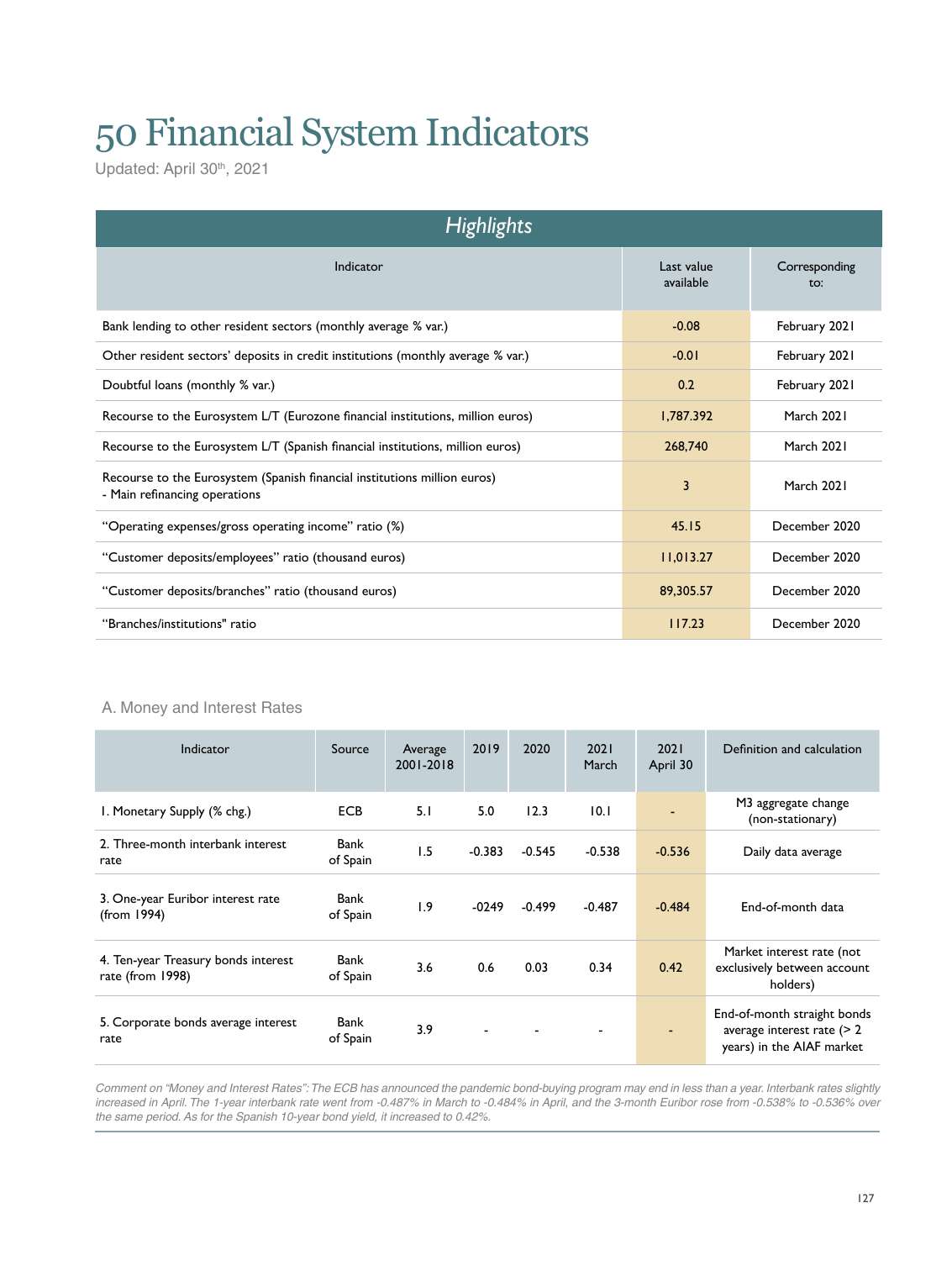#### B. Financial Markets

| Indicator                                                                            | Source                                              | Average<br>2001-2018 | 2019     | 2020     | 2021<br>February | 2021<br>March | Definition and calculation                                                                                |
|--------------------------------------------------------------------------------------|-----------------------------------------------------|----------------------|----------|----------|------------------|---------------|-----------------------------------------------------------------------------------------------------------|
| 6. Outright spot treasury bills<br>transactions trade ratio                          | Bank<br>of Spain                                    | 22.1                 | 288.7    | 28.8     | 27.71            | 35.76         | (Traded amount/outstanding<br>balance) x100 in the market<br>(not exclusively between<br>account holders) |
| 7. Outright spot government bonds<br>transactions trade ratio                        | Bank<br>of Spain                                    | 19.8                 | 87.2     | 18.5     | 14.70            | 15.27         | (Traded amount/outstanding<br>balance) x100 in the market<br>(not exclusively between<br>account holders) |
| 8. Outright forward treasury bills<br>transactions trade ratio                       | Bank<br>of Spain                                    | 0.5                  | 0.01     | 0.34     | 0.11             | 0.11          | (Traded amount/outstanding<br>balance) x100 in the market<br>(not exclusively between<br>account holders) |
| 9. Outright forward government<br>bonds transactions trade ratio                     | Bank<br>of Spain                                    | 0.6                  | 1.2      | 0.63     | 0.79             | 0.64          | (Traded amount/outstanding<br>balance) in the market (not<br>exclusively between account<br>holders)      |
| 10. Three-month maturity treasury<br>bills interest rate                             | Bank<br>of Spain                                    | 0.5                  | $-0.54$  | $-0.54$  | $-0.55$          | $-0.57$       | Outright transactions in<br>the market (not exclusively<br>between account holders)                       |
| 11. Government bonds yield index<br>(Dec1987=100)                                    | Bank<br>of Spain                                    | 727.5                | 1,311.87 | 1,289.02 | 1.289.02         | ٠             | Outright transactions in<br>the market (not exclusively<br>between account holders)                       |
| 12. Madrid Stock Exchange<br>Capitalization<br>(monthly average % chg.)              | Bank of<br>Spain and<br>Madrid<br>Stock<br>Exchange | 0.1                  | 1.2      | $-0.6$   | 5.3              | 4.0           | Change in the total number<br>of resident companies                                                       |
| 13. Stock market trading volume.<br>Stock trading volume<br>(monthly average % var.) | Bank of<br>Spain and<br>Madrid<br>Stock<br>Exchange | 2.6                  | $-7.4$   | 10.7     | $-13.2$          | 30.3          | Stock market trading<br>volume. Stock trading<br>volume: change in total<br>trading volume                |
| 14. Madrid Stock Exchange general<br>index (Dec 1985=100)                            | Bank of<br>Spain and<br>Madrid<br>Stock<br>Exchange | 1,007.1              | 881.6    | 718.9    | 822.95           | 875.5(a)      | Base 1985=100                                                                                             |
| 15. lbex-35<br>(Dec 1989=3000)                                                       | Bank of<br>Spain and<br>Madrid<br>Stock<br>Exchange | 9,703.6              | 8,812.9  | 7,347.3  | 8,225.0          | 8,815.0(a)    | Base dec 1989=3000                                                                                        |
| 16. Madrid Stock Exchange PER<br>ratio (share value/profitability)                   | Bank of<br>Spain and<br>Madrid<br>Stock<br>Exchange | 15.6                 | 13.2     | 15.1     | 39.5             | 27.5(a)       | Madrid Stock Exchange<br>Ratio "share value/ capital<br>profitability"                                    |
| 17. Long-term bonds. Stock trading<br>volume (% chg.)                                | Bank of<br>Spain and<br>Madrid<br>Stock<br>Exchange |                      |          |          |                  |               | Variation for all stocks                                                                                  |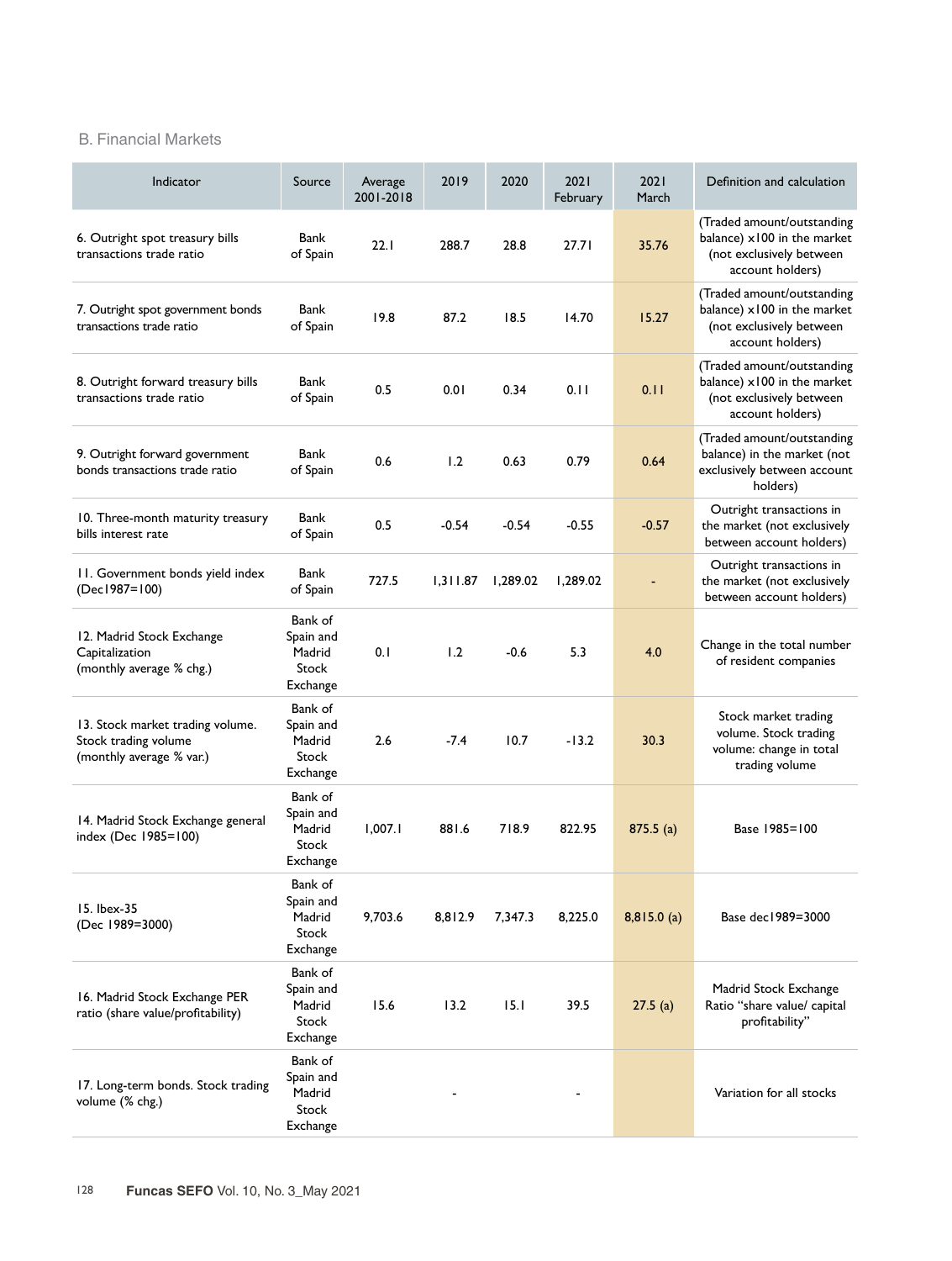#### B. Financial Markets (continued)

| Indicator                                                        | Source                       | Average<br>2001-2018 | 2019                     | 2020 | 2021<br>February | 2021<br>March | Definition and calculation               |
|------------------------------------------------------------------|------------------------------|----------------------|--------------------------|------|------------------|---------------|------------------------------------------|
| 18. Commercial paper. Trading<br>balance (% chg.)                | Bank<br>of Spain<br>and AIAF |                      | $\blacksquare$           |      | ۰                |               | AIAF fixed-income market                 |
| 19. Commercial paper. Three-month<br>interest rate               | Bank<br>of Spain<br>and AIAF |                      | $\overline{\phantom{0}}$ |      |                  |               | AIAF fixed-income market                 |
| 20. IBEX-35 financial futures<br>concluded transactions (% chg.) | Bank<br>of Spain             | 0.9                  | $-14.4$                  | 5.1  | 0                | 12.4          | IBEX-35 shares concluded<br>transactions |
| 21. IBEX-35 financial options<br>concluded transactions (%chg.)  | Bank<br>of Spain             | 12.9                 | 30                       | 35.4 | 7.1              | 26.6          | IBEX-35 shares concluded<br>transactions |

*(a) Last data published: April 30<sup>th</sup>, 2021.* 

*Comment on "Financial Markets": The stock market continued its upward trend in April amid considerable volatility given the mixed news on the rollout of COVID-19 vaccinations. The IBEX-35 rose to 8,815 points, and the General Index of the Madrid Stock Exchange increased to 876. During March (last month available), there was an increase in transactions of outright spot T-bills to 35.76 and of spot government bonds transactions to 15.27. There was an increase in Ibex-35 futures of 12.4% while options picked up by 26.6%.*

#### C. Financial Saving and Debt

| Indicator                                                                                                     | Source           | Average<br>2008-2017 | 2018   | 2019  | 2020<br>O <sub>3</sub> | 2020<br>Q4 | Definition and calculation                                                                                  |
|---------------------------------------------------------------------------------------------------------------|------------------|----------------------|--------|-------|------------------------|------------|-------------------------------------------------------------------------------------------------------------|
| 22. Net Financial Savings/GDP<br>(National Economy)                                                           | Bank<br>of Spain | $-1.8$               | 2.4    | 2.5   | 1.4                    | 1.1        | Difference between financial<br>assets and financial liabilities<br>flows over GDP                          |
| 23. Net Financial Savings/GDP<br>(Households and non-profit<br>institutions)                                  | Bank<br>of Spain | 1.9                  | 0.1    | 2.2   | 5.5                    | 7.3        | Difference between financial<br>assets and financial liabilities<br>flows over GDP                          |
| 24. Debt in securities (other than<br>shares) and loans/GDP<br>(National Economy)                             | Bank<br>of Spain | 269.1                | 280.7  | 282.0 | 322.9                  | 335.3      | Public debt. non-financial<br>companies debt and<br>households and non-profit<br>institutions debt over GDP |
| 25. Debt in securities (other than<br>shares) and loans/GDP (Households<br>and non-profit institutions)       | Bank<br>of Spain | 64.2                 | 58.9   | 56.9  | 61.1                   | 62.5       | Households and non-profit<br>institutions debt over GDP                                                     |
| 26. Households and non-profit<br>institutions balance: financial assets<br>(quarterly average % chg.)         | Bank<br>of Spain | 0.8                  | $-1.6$ | 5.9   | $-1.6$                 | 1.8        | Total assets percentage<br>change (financial balance)                                                       |
| 27. Households and non-profit<br>institutions balance: financial<br>liabilities<br>(quarterly average % chg.) | Bank<br>of Spain | $-1.4$               | 0.1    | 0.3   | $-1.2$                 | 0.3        | Total liabilities percentage<br>change (financial balance)                                                  |

*Comment on "Financial Savings and Debt": During 2020Q4 financial savings to GDP in the overall economy increased by 1.1% of GDP. There was an*  increase in the financial savings rate of households of 7.3%. The debt to GDP ratio of the economy reached 335.3%. Finally, there was an increase in the *stock of financial assets on households' balance sheets of 1.8% and a rise of 0.3% in the stock of financial liabilities.*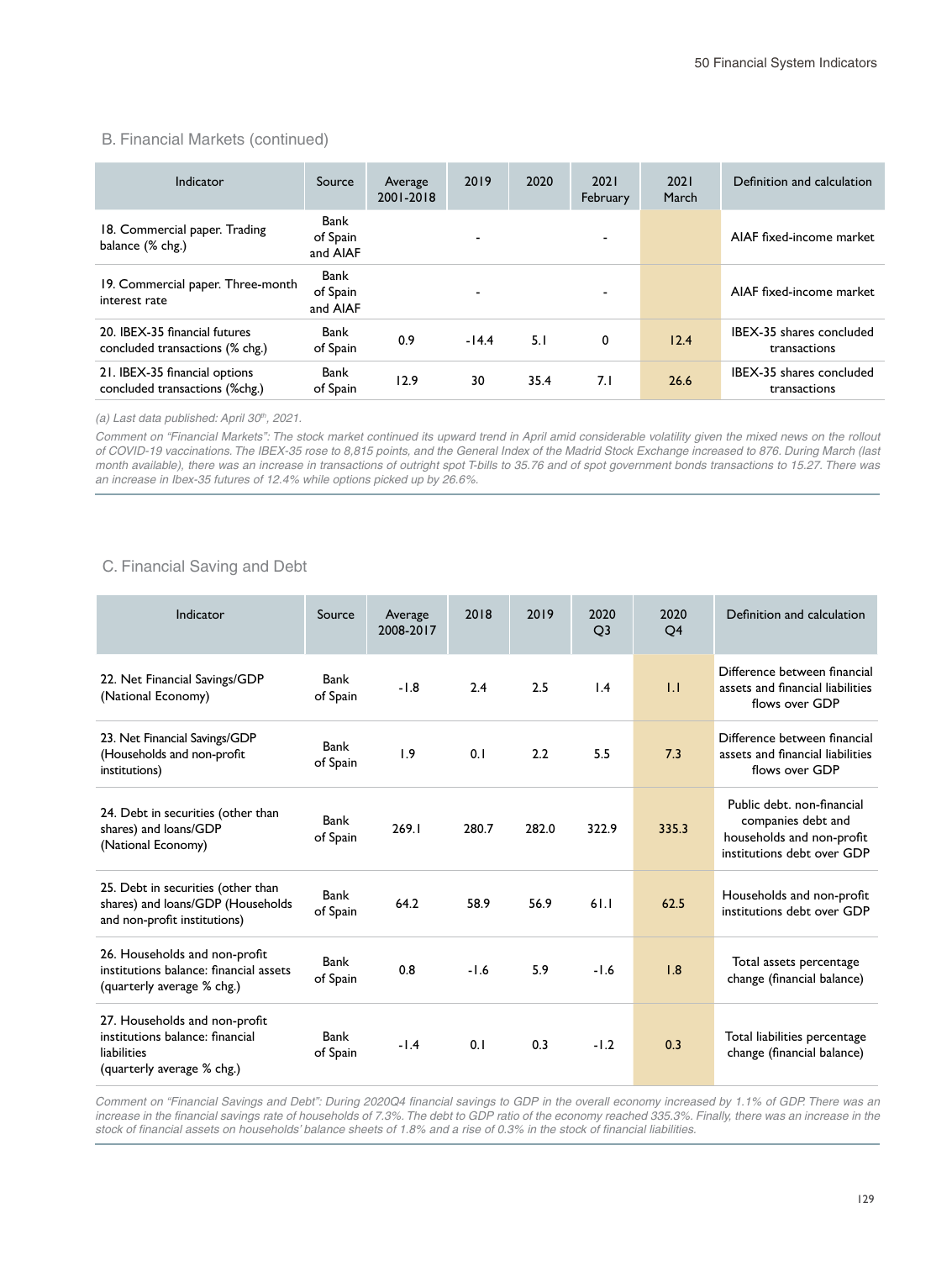### D. Credit institutions. Business Development

| Indicator                                                                                                                                                           | Source           | Average<br>2001-2017 | 2018   | 2019   | 2021<br>January | 2021<br>February | Definition and calculation                                                                                                                                   |
|---------------------------------------------------------------------------------------------------------------------------------------------------------------------|------------------|----------------------|--------|--------|-----------------|------------------|--------------------------------------------------------------------------------------------------------------------------------------------------------------|
| 28. Bank lending to other resident<br>sectors (monthly average % var.)                                                                                              | Bank<br>of Spain | 6.1                  | $-4.7$ | 0.2    | $-0.9$          | $-0.08$          | Lending to the private<br>sector percentage change<br>for the sum of banks,<br>savings banks and credit<br>unions.                                           |
| 29. Other resident sectors' deposits<br>in credit institutions<br>(monthly average % var.)                                                                          | Bank<br>of Spain | 7.0                  | 0.7    | 0.3    | $-1.0$          | $-0.01$          | Deposits percentage change<br>for the sum of banks,<br>savings banks and credit<br>unions.                                                                   |
| 30. Debt securities<br>(monthly average % var.)                                                                                                                     | Bank<br>of Spain | 9.95                 | $-0.9$ | $-0.3$ | $-1.5$          | 3.5              | Asset-side debt securities<br>percentage change for the<br>sum of banks, savings banks<br>and credit unions.                                                 |
| 31. Shares and equity<br>(monthly average % var.)                                                                                                                   | Bank<br>of Spain | 9.3                  | $-8.8$ | 0.5    | 0.3             | 0.3              | Asset-side equity and shares<br>percentage change for the<br>sum of banks, savings banks<br>and credit unions.                                               |
| 32. Credit institutions. Net position<br>(difference between assets from<br>credit institutions and liabilities<br>with credit institutions) (% of total<br>assets) | Bank<br>of Spain | $-2.2$               | $-0.6$ | $-1.6$ | $-1.2$          | $-1.3$           | Difference between the<br>asset-side and liability-side<br>"Credit System" item as a<br>proxy of the net position<br>in the interbank market<br>(month-end). |
| 33. Doubtful loans<br>(monthly average % var.)                                                                                                                      | Bank<br>of Spain | $-0.3$               | $-2.3$ | $-1.7$ | $-0.2$          | 0.2              | Doubtful loans. Percentage<br>change for the sum of<br>banks, savings banks and<br>credit unions.                                                            |
| 34. Assets sold under repurchase<br>(monthly average % var.)                                                                                                        | Bank<br>of Spain | 2.6                  | -1.4   | $-1.1$ | $-23.1$         | $-0.5$           | Liability-side assets<br>sold under repurchase.<br>Percentage change for the<br>sum of banks, savings banks<br>and credit unions.                            |
| 35. Equity capital<br>(monthly average % var.)                                                                                                                      | Bank<br>of Spain | 7.8                  | $-4.1$ | 0.3    | 0.1             | 0.1              | Equity percentage change<br>for the sum of banks,<br>savings banks and credit<br>unions.                                                                     |

Comment on "Credit institutions. Business Development": The latest available data as of February show a decrease in bank credit to the private sector of *0.08%. Data also show a fall in financial institutions' deposit-taking of 0.01%. Holdings of debt securities increased by 3.5%. Doubtful loans also increased by 0.2% compared to the previous month.*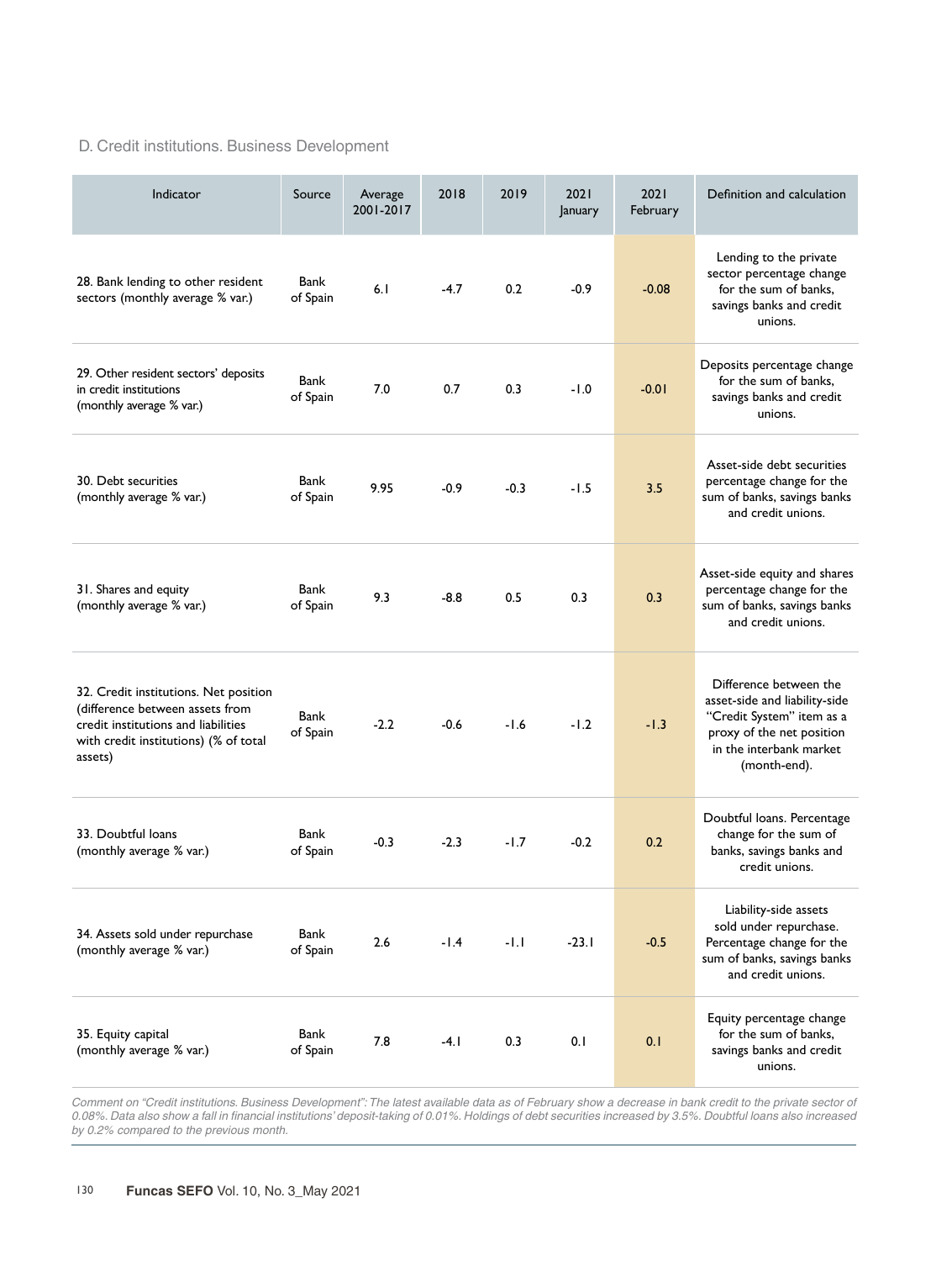#### E. Credit institutions. Market Structure and Eurosystem Refinancing

| Indicator                                                                                                                   | Source                  | Average<br>2000-2017 | 2018    | 2019    | 2020<br>lune | 2020<br>September | Definition and calculation                                                                     |
|-----------------------------------------------------------------------------------------------------------------------------|-------------------------|----------------------|---------|---------|--------------|-------------------|------------------------------------------------------------------------------------------------|
| 36. Number of Spanish credit<br>institutions                                                                                | Bank<br>of Spain        | 194                  | 124     | 122     | 113          | 113               | Total number of banks.<br>savings banks and credit<br>unions operating in Spanish<br>territory |
| 37. Number of foreign credit<br>institutions operating in Spain                                                             | Bank<br>of Spain        | 75                   | 82      | 83      | 78           | 78                | Total number of foreign<br>credit institutions operating<br>in Spanish territory               |
| 38. Number of employees                                                                                                     | Bank<br>of Spain        | 246.618              | 189,280 | 187.472 | 176,838(a)   | ٠                 | Total number of employees<br>in the banking sector                                             |
| 39. Number of branches                                                                                                      | Bank<br>of Spain        | 40.047               | 28.643  | 27.320  | 23.104       | 22.589            | Total number of branches in<br>the banking sector                                              |
| 40. Recourse to the Eurosystem:<br>long term (total Eurozone financial<br>institutions) (Euro millions)                     | Bank<br>of Spain        | 318.141              | 527.317 | 762.540 | 1.602.148    | $1,787.392$ (b)   | Open market operations<br>and ECB standing facilities.<br>Eurozone total                       |
| 41. Recourse to the Eurosystem:<br>long term (total Spanish financial<br>institutions) (Euro millions)                      | <b>Bank</b><br>of Spain | 65,106               | 138,455 | 170.445 | 256.802      | 268,740 (b)       | Open market operations<br>and ECB standing facilities.<br>Spain total                          |
| 42. Recourse to the Eurosystem<br>(total Spanish financial institutions):<br>main refinancing operations (Euro<br>millions) | Bank<br>of Spain        | 20,270               | 1.408   | 96      | 3            | 3(b)              | Open market operations:<br>main long term refinancing<br>operations. Spain total               |

*(a) Last data published: December 2019.*

*(b) Last data published: March 2021.*

Comment on "Credit institutions. Market Structure and Eurosystem Refinancing": In March 2021, recourse to Eurosystem funding by Spanish credit *institutions reached 268.7 billion euros.*

*MEMO ITEM: From January 2015 the ECB also offers information on the asset purchase programs. The amount borrowed by Spanish banks in these programs reached 496 billion euros in March 2021and 3.8 trillion euros for the entire Eurozone banking system.*

F. Credit institutions. Efficiency and Productivity, Risk and Profitability

| Indicator                                                       | Source           | Average<br>2000-2017 | 2018      | 2019      | 2020<br>Q <sub>3</sub> | 2020<br>Q4 | Definition and calculation                                                                                                           |
|-----------------------------------------------------------------|------------------|----------------------|-----------|-----------|------------------------|------------|--------------------------------------------------------------------------------------------------------------------------------------|
| 43. "Operating expenses/gross<br>operating income" ratio        | Bank<br>of Spain | 48.8                 | 54.39     | 53.30     | 57.68                  | 45.15      | Operational efficiency<br>indicator. Numerator and<br>denominator are obtained<br>directly from credit<br>institutions' P&L accounts |
| 44. "Customer deposits/<br>employees" ratio<br>(Euro thousands) | Bank<br>of Spain | 3.911.03             | 9.461.19  | 9.574.38  | 11.258.02              | 11,013.27  | Productivity indicator<br>(business by employee)                                                                                     |
| 45. "Customer deposits/<br>branches" ratio<br>(Euro thousands)  | Bank<br>of Spain | 24.735.07            | 68.190.72 | 74.450.04 | 86,902.35              | 89.305.57  | Productivity indicator<br>(business by branch)                                                                                       |